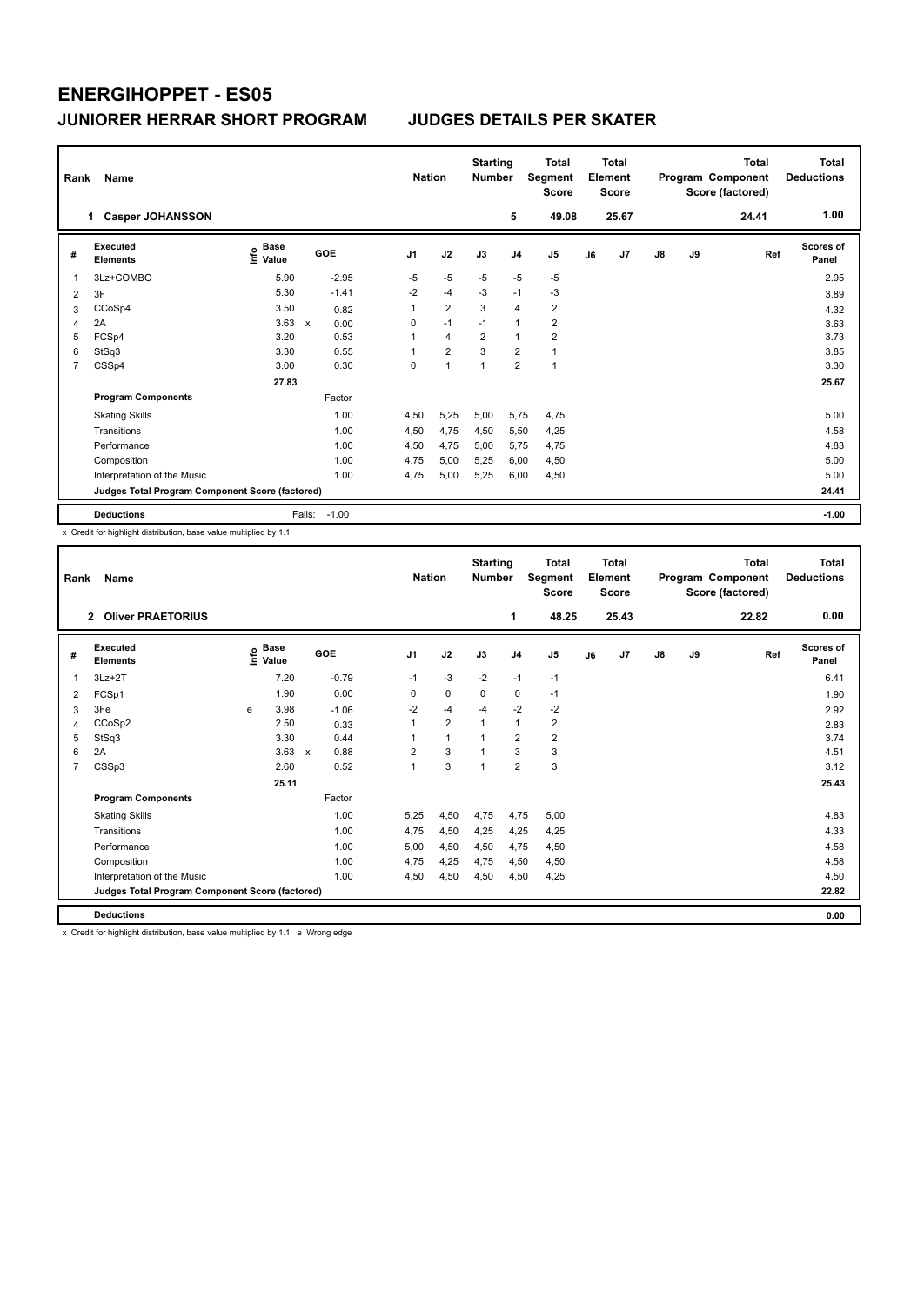| Rank | Name                                            |                                  |       |                      |      | <b>Nation</b>  | <b>Starting</b><br><b>Number</b> |                | <b>Total</b><br>Segment<br><b>Score</b> |    | <b>Total</b><br>Element<br><b>Score</b> |               |    | <b>Total</b><br>Program Component<br>Score (factored) | <b>Total</b><br><b>Deductions</b> |
|------|-------------------------------------------------|----------------------------------|-------|----------------------|------|----------------|----------------------------------|----------------|-----------------------------------------|----|-----------------------------------------|---------------|----|-------------------------------------------------------|-----------------------------------|
|      | 3 Victor ÅBERG                                  |                                  |       |                      |      |                |                                  | 3              | 36.19                                   |    | 18.27                                   |               |    | 17.92                                                 | 0.00                              |
| #    | <b>Executed</b><br><b>Elements</b>              | <b>Base</b><br>e Base<br>⊆ Value |       | GOE                  | J1   | J2             | J3                               | J <sub>4</sub> | J <sub>5</sub>                          | J6 | J7                                      | $\mathsf{J}8$ | J9 | Ref                                                   | <b>Scores of</b><br>Panel         |
| 1    | $2Lz+3T<$                                       | $\,<\,$                          | 5.25  | $-0.53$              | $-1$ | $-2$           | $-4$                             | $-1$           | $-2$                                    |    |                                         |               |    |                                                       | 4.72                              |
| 2    | 2A                                              |                                  | 3.30  | 0.33                 | 1    | $\mathbf 0$    | $-1$                             | $\overline{2}$ | $\overline{2}$                          |    |                                         |               |    |                                                       | 3.63                              |
| 3    | FCSp2                                           |                                  | 2.30  | 0.31                 | 1    | $\overline{2}$ | 0                                | $\overline{1}$ | $\overline{2}$                          |    |                                         |               |    |                                                       | 2.61                              |
| 4    | StSq2                                           |                                  | 2.60  | $-0.09$              | $-1$ | $-1$           | $\Omega$                         | $\mathbf 0$    | 0                                       |    |                                         |               |    |                                                       | 2.51                              |
| 5    | CCoSp2                                          |                                  | 2.50  | 0.08                 | $-1$ | 0              | 1                                | $\Omega$       | $\mathbf{1}$                            |    |                                         |               |    |                                                       | 2.58                              |
| 6    | 2F                                              |                                  | 1.98  | 0.24<br>$\mathsf{x}$ | 1    | $\overline{2}$ | 0                                | $\overline{1}$ | $\overline{2}$                          |    |                                         |               |    |                                                       | 2.22                              |
| 7    | CSSp                                            |                                  | 0.00  | 0.00                 |      |                |                                  |                |                                         |    |                                         |               |    |                                                       | 0.00                              |
|      |                                                 |                                  | 17.93 |                      |      |                |                                  |                |                                         |    |                                         |               |    |                                                       | 18.27                             |
|      | <b>Program Components</b>                       |                                  |       | Factor               |      |                |                                  |                |                                         |    |                                         |               |    |                                                       |                                   |
|      | <b>Skating Skills</b>                           |                                  |       | 1.00                 | 4,50 | 3,75           | 3,25                             | 3,75           | 4,00                                    |    |                                         |               |    |                                                       | 3.83                              |
|      | Transitions                                     |                                  |       | 1.00                 | 4,00 | 3,50           | 3,00                             | 3,25           | 3,50                                    |    |                                         |               |    |                                                       | 3.42                              |
|      | Performance                                     |                                  |       | 1.00                 | 4,50 | 3,75           | 3.50                             | 3.50           | 3,75                                    |    |                                         |               |    |                                                       | 3.67                              |
|      | Composition                                     |                                  |       | 1.00                 | 4,50 | 3,50           | 3,50                             | 3,50           | 3,50                                    |    |                                         |               |    |                                                       | 3.50                              |
|      | Interpretation of the Music                     |                                  |       | 1.00                 | 4,25 | 3,50           | 3,25                             | 3,50           | 3,50                                    |    |                                         |               |    |                                                       | 3.50                              |
|      | Judges Total Program Component Score (factored) |                                  |       |                      |      |                |                                  |                |                                         |    |                                         |               |    |                                                       | 17.92                             |
|      | <b>Deductions</b>                               |                                  |       |                      |      |                |                                  |                |                                         |    |                                         |               |    |                                                       | 0.00                              |

< Under-rotated jump x Credit for highlight distribution, base value multiplied by 1.1

| Rank | Name                                            |                              |                                   | <b>Nation</b>  |                | <b>Starting</b><br><b>Number</b> |                | <b>Total</b><br>Segment<br><b>Score</b> |    | <b>Total</b><br>Element<br>Score |               |    | <b>Total</b><br>Program Component<br>Score (factored) | <b>Total</b><br><b>Deductions</b> |
|------|-------------------------------------------------|------------------------------|-----------------------------------|----------------|----------------|----------------------------------|----------------|-----------------------------------------|----|----------------------------------|---------------|----|-------------------------------------------------------|-----------------------------------|
|      | 4 Nels IREHOLM                                  |                              |                                   |                |                |                                  | 9              | 35.69                                   |    | 16.11                            |               |    | 20.58                                                 | 1.00                              |
| #    | Executed<br><b>Elements</b>                     | <b>Base</b><br>١rfo<br>Value | GOE                               | J <sub>1</sub> | J2             | J3                               | J <sub>4</sub> | J <sub>5</sub>                          | J6 | J <sub>7</sub>                   | $\mathsf{J}8$ | J9 | Ref                                                   | Scores of<br>Panel                |
|      | CCoSp2V                                         | 1.88                         | 0.06                              | $\Omega$       | $\mathbf{1}$   | $\Omega$                         | $\mathbf{1}$   | $\mathbf 0$                             |    |                                  |               |    |                                                       | 1.94                              |
| 2    | StSq3                                           | 3.30                         | 0.55                              | 0              | 3              | $\overline{1}$                   | $\overline{2}$ | $\overline{\mathbf{c}}$                 |    |                                  |               |    |                                                       | 3.85                              |
| 3    | 2F                                              | 1.80                         | 0.42                              | 2              | 3              | $\mathbf{1}$                     | 3              | $\overline{\mathbf{c}}$                 |    |                                  |               |    |                                                       | 2.22                              |
| 4    | 3S+COMBO                                        | 4.30                         | $-2.15$                           | $-5$           | $-5$           | $-5$                             | $-5$           | $-5$                                    |    |                                  |               |    |                                                       | 2.15                              |
| 5    | 2A                                              | 3.63                         | 0.55<br>$\boldsymbol{\mathsf{x}}$ |                | $\overline{2}$ | $\mathbf{1}$                     | 3              | $\overline{\mathbf{c}}$                 |    |                                  |               |    |                                                       | 4.18                              |
| 6    | FCSp1                                           | 1.90                         | $-0.13$                           | 0              | $-3$           | $-1$                             | $\overline{1}$ | $-1$                                    |    |                                  |               |    |                                                       | 1.77                              |
|      |                                                 | 16.81                        |                                   |                |                |                                  |                |                                         |    |                                  |               |    |                                                       | 16.11                             |
|      | <b>Program Components</b>                       |                              | Factor                            |                |                |                                  |                |                                         |    |                                  |               |    |                                                       |                                   |
|      | <b>Skating Skills</b>                           |                              | 1.00                              | 4,00           | 4,50           | 3,50                             | 5,00           | 4,25                                    |    |                                  |               |    |                                                       | 4.25                              |
|      | Transitions                                     |                              | 1.00                              | 3.75           | 4,00           | 3,00                             | 4,75           | 3,75                                    |    |                                  |               |    |                                                       | 3.83                              |
|      | Performance                                     |                              | 1.00                              | 4,25           | 4,25           | 3,25                             | 4,75           | 4,25                                    |    |                                  |               |    |                                                       | 4.25                              |
|      | Composition                                     |                              | 1.00                              | 4,25           | 4,25           | 3,50                             | 5,00           | 4,00                                    |    |                                  |               |    |                                                       | 4.17                              |
|      | Interpretation of the Music                     |                              | 1.00                              | 4,25           | 4,25           | 3,50                             | 5,00           | 3,75                                    |    |                                  |               |    |                                                       | 4.08                              |
|      | Judges Total Program Component Score (factored) |                              |                                   |                |                |                                  |                |                                         |    |                                  |               |    |                                                       | 20.58                             |
|      | <b>Deductions</b>                               | Falls:                       | $-1.00$                           |                |                |                                  |                |                                         |    |                                  |               |    |                                                       | $-1.00$                           |

x Credit for highlight distribution, base value multiplied by 1.1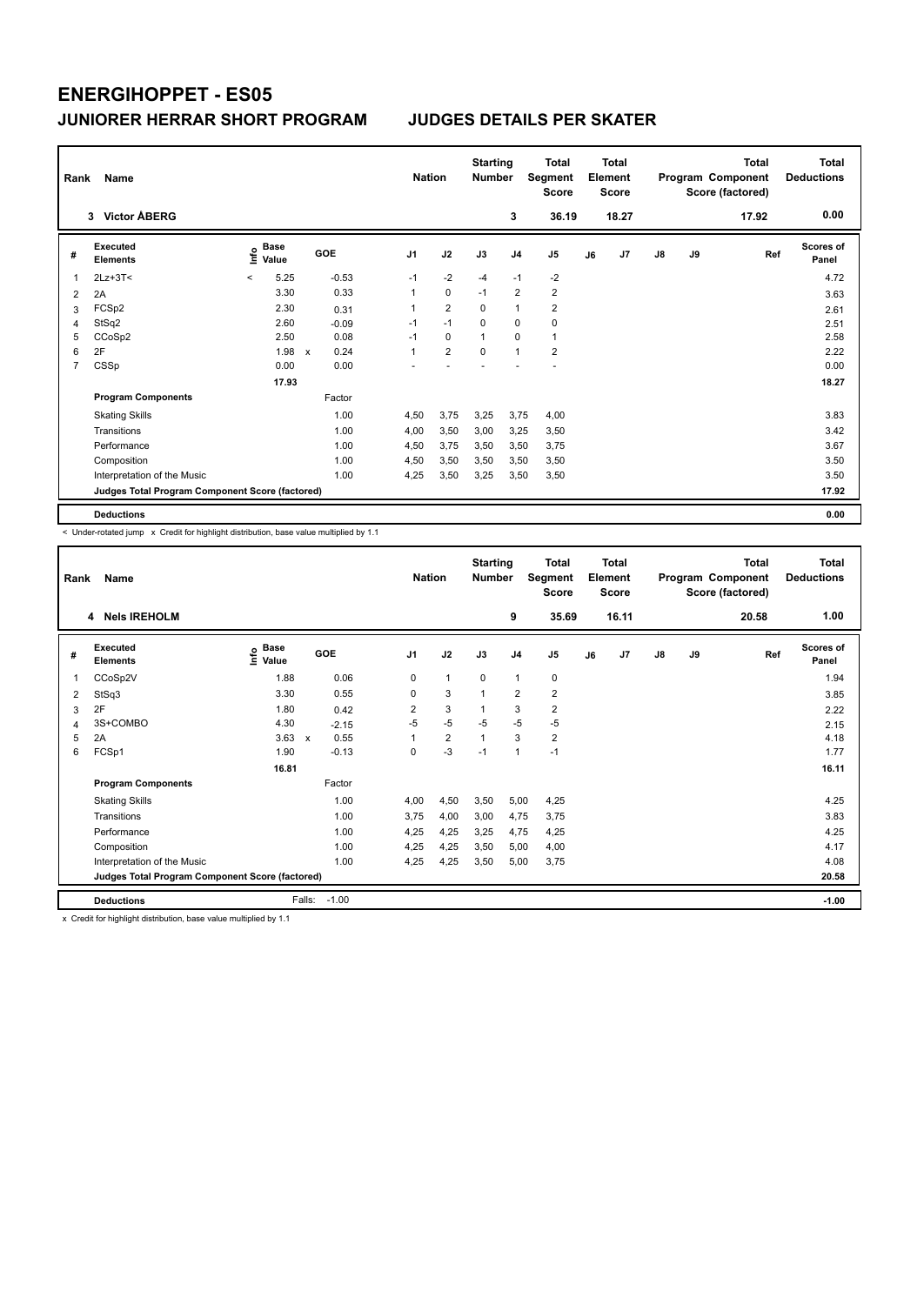| Rank | Name                                            |                                  |              |         |                | <b>Nation</b>  | <b>Starting</b><br><b>Number</b> |                | <b>Total</b><br>Segment<br><b>Score</b> |    | Total<br>Element<br><b>Score</b> |               |    | <b>Total</b><br>Program Component<br>Score (factored) | Total<br><b>Deductions</b> |
|------|-------------------------------------------------|----------------------------------|--------------|---------|----------------|----------------|----------------------------------|----------------|-----------------------------------------|----|----------------------------------|---------------|----|-------------------------------------------------------|----------------------------|
|      | <b>Johan SPARR</b><br>5.                        |                                  |              |         |                |                |                                  | 4              | 31.75                                   |    | 15.83                            |               |    | 16.92                                                 | 1.00                       |
| #    | <b>Executed</b><br><b>Elements</b>              | <b>Base</b><br>e Base<br>⊆ Value |              | GOE     | J <sub>1</sub> | J2             | J3                               | J <sub>4</sub> | J5                                      | J6 | J7                               | $\mathsf{J}8$ | J9 | Ref                                                   | Scores of<br>Panel         |
| 1    | 3S+COMBO                                        | 4.30                             |              | $-2.15$ | $-5$           | $-5$           | $-5$                             | $-5$           | $-5$                                    |    |                                  |               |    |                                                       | 2.15                       |
| 2    | FCSp2                                           | 2.30                             |              | $-0.31$ | $-2$           | $-1$           | $-1$                             | $-2$           | $-1$                                    |    |                                  |               |    |                                                       | 1.99                       |
| 3    | 2F                                              | 1.80                             |              | 0.36    | $\overline{2}$ | $\overline{2}$ | 1                                | $\overline{2}$ | $\overline{2}$                          |    |                                  |               |    |                                                       | 2.16                       |
| 4    | StSq1                                           | 1.80                             |              | $-0.18$ | $-1$           | $-1$           | $-2$                             | $\mathbf 0$    | $-1$                                    |    |                                  |               |    |                                                       | 1.62                       |
| 5    | 2A                                              | 3.63                             | $\mathsf{x}$ | $-0.33$ | 0              | $-1$           | $-2$                             | $-2$           | 0                                       |    |                                  |               |    |                                                       | 3.30                       |
| 6    | CSSp3                                           | 2.60                             |              | 0.26    | 1              | $\mathbf{1}$   | $-1$                             | $\mathbf{1}$   | 1                                       |    |                                  |               |    |                                                       | 2.86                       |
| 7    | CCoSp2V                                         | 1.88                             |              | $-0.13$ | $-2$           | $\mathbf 0$    | $-2$                             | 0              | $\mathbf{1}$                            |    |                                  |               |    |                                                       | 1.75                       |
|      |                                                 | 18.31                            |              |         |                |                |                                  |                |                                         |    |                                  |               |    |                                                       | 15.83                      |
|      | <b>Program Components</b>                       |                                  |              | Factor  |                |                |                                  |                |                                         |    |                                  |               |    |                                                       |                            |
|      | <b>Skating Skills</b>                           |                                  |              | 1.00    | 3,75           | 3,50           | 3,25                             | 3,50           | 3,75                                    |    |                                  |               |    |                                                       | 3.58                       |
|      | Transitions                                     |                                  |              | 1.00    | 3,25           | 3,25           | 2,25                             | 3,00           | 3,50                                    |    |                                  |               |    |                                                       | 3.17                       |
|      | Performance                                     |                                  |              | 1.00    | 3,50           | 3,50           | 3,00                             | 3,25           | 3.75                                    |    |                                  |               |    |                                                       | 3.42                       |
|      | Composition                                     |                                  |              | 1.00    | 4,00           | 3,25           | 3,25                             | 3,00           | 3,75                                    |    |                                  |               |    |                                                       | 3.42                       |
|      | Interpretation of the Music                     |                                  |              | 1.00    | 3,50           | 3,25           | 3,00                             | 3,25           | 3,75                                    |    |                                  |               |    |                                                       | 3.33                       |
|      | Judges Total Program Component Score (factored) |                                  |              |         |                |                |                                  |                |                                         |    |                                  |               |    |                                                       | 16.92                      |
|      | <b>Deductions</b>                               |                                  | Falls:       | $-1.00$ |                |                |                                  |                |                                         |    |                                  |               |    |                                                       | $-1.00$                    |

x Credit for highlight distribution, base value multiplied by 1.1

| Rank | Name                                            |         |                            |                         |                | <b>Nation</b> | <b>Starting</b><br><b>Number</b> |                | Total<br>Segment<br><b>Score</b> |    | <b>Total</b><br>Element<br><b>Score</b> |               |    | <b>Total</b><br>Program Component<br>Score (factored) | Total<br><b>Deductions</b> |
|------|-------------------------------------------------|---------|----------------------------|-------------------------|----------------|---------------|----------------------------------|----------------|----------------------------------|----|-----------------------------------------|---------------|----|-------------------------------------------------------|----------------------------|
|      | 6<br><b>Max LIND</b>                            |         |                            |                         |                |               |                                  | 10             | 29.41                            |    | 12.32                                   |               |    | 17.09                                                 | 0.00                       |
| #    | <b>Executed</b><br><b>Elements</b>              |         | $\sum_{k=1}^{\infty}$ Pase | GOE                     | J <sub>1</sub> | J2            | J3                               | J <sub>4</sub> | J5                               | J6 | J <sub>7</sub>                          | $\mathsf{J}8$ | J9 | Ref                                                   | <b>Scores of</b><br>Panel  |
| 1    | 2A<<                                            | <<      | 1.10                       | $-0.55$                 | $-5$           | $-5$          | $-5$                             | $-5$           | $-5$                             |    |                                         |               |    |                                                       | 0.55                       |
| 2    | CSSp3                                           |         | 2.60                       | $-0.17$                 | 0              | $-1$          | $-1$                             | 0              | $-1$                             |    |                                         |               |    |                                                       | 2.43                       |
| 3    | 3S<<+COMBO+1T*                                  | $\star$ | 1.30                       | $-0.65$                 | $-5$           | $-5$          | $-5$                             | $-5$           | $-5$                             |    |                                         |               |    |                                                       | 0.65                       |
| 4    | FCSp2                                           |         | 2.30                       | 0.00                    |                | $\mathbf 0$   | $-1$                             | $-3$           | 1                                |    |                                         |               |    |                                                       | 2.30                       |
| 5    | StSq2                                           |         | 2.60                       | $-0.09$                 | $-2$           | $\mathbf{1}$  | $-1$                             | $\overline{2}$ | $-1$                             |    |                                         |               |    |                                                       | 2.51                       |
| 6    | 2F                                              |         | 1.98                       | $-0.18$<br>$\mathsf{x}$ | $-1$           | $-1$          | $-1$                             | $-1$           | $-1$                             |    |                                         |               |    |                                                       | 1.80                       |
| 7    | CCoSp2                                          |         | 2.50                       | $-0.42$                 | $-1$           | $-2$          | $-2$                             | $-3$           | $-1$                             |    |                                         |               |    |                                                       | 2.08                       |
|      |                                                 |         | 14.38                      |                         |                |               |                                  |                |                                  |    |                                         |               |    |                                                       | 12.32                      |
|      | <b>Program Components</b>                       |         |                            | Factor                  |                |               |                                  |                |                                  |    |                                         |               |    |                                                       |                            |
|      | <b>Skating Skills</b>                           |         |                            | 1.00                    | 3,50           | 3,50          | 3,25                             | 3,75           | 3,75                             |    |                                         |               |    |                                                       | 3.58                       |
|      | Transitions                                     |         |                            | 1.00                    | 3,00           | 3,25          | 3,00                             | 3,25           | 3,50                             |    |                                         |               |    |                                                       | 3.17                       |
|      | Performance                                     |         |                            | 1.00                    | 3,50           | 3,75          | 3,25                             | 3,25           | 3,75                             |    |                                         |               |    |                                                       | 3.50                       |
|      | Composition                                     |         |                            | 1.00                    | 3,25           | 3,50          | 3,25                             | 3,50           | 3,75                             |    |                                         |               |    |                                                       | 3.42                       |
|      | Interpretation of the Music                     |         |                            | 1.00                    | 3,00           | 3,50          | 3,25                             | 3,50           | 3,75                             |    |                                         |               |    |                                                       | 3.42                       |
|      | Judges Total Program Component Score (factored) |         |                            |                         |                |               |                                  |                |                                  |    |                                         |               |    |                                                       | 17.09                      |
|      | <b>Deductions</b>                               |         |                            |                         |                |               |                                  |                |                                  |    |                                         |               |    |                                                       | 0.00                       |

<< Downgraded jump \* Invalid element x Credit for highlight distribution, base value multiplied by 1.1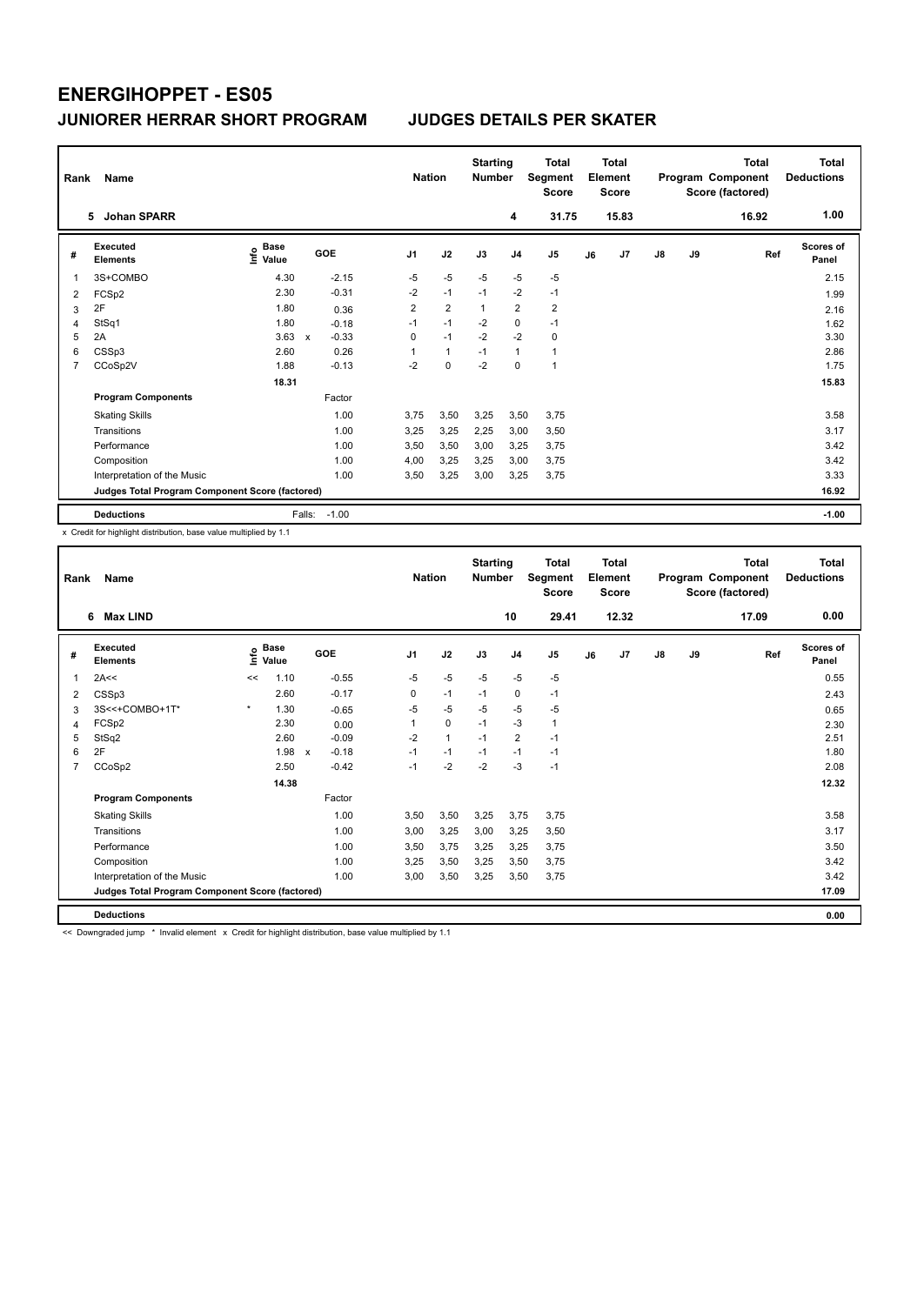| Rank | Name                                            |                              |            | <b>Nation</b>  |      | <b>Starting</b><br><b>Number</b> |                | <b>Total</b><br>Segment<br><b>Score</b> |    | <b>Total</b><br>Element<br><b>Score</b> |               |    | <b>Total</b><br>Program Component<br>Score (factored) | <b>Total</b><br><b>Deductions</b> |
|------|-------------------------------------------------|------------------------------|------------|----------------|------|----------------------------------|----------------|-----------------------------------------|----|-----------------------------------------|---------------|----|-------------------------------------------------------|-----------------------------------|
|      | Samuel DJUPFELDT<br>$\overline{7}$              |                              |            |                |      |                                  | 11             | 28.26                                   |    | 10.52                                   |               |    | 17.74                                                 | 0.00                              |
| #    | Executed<br><b>Elements</b>                     | <b>Base</b><br>lnfo<br>Value | <b>GOE</b> | J <sub>1</sub> | J2   | J3                               | J <sub>4</sub> | J <sub>5</sub>                          | J6 | J7                                      | $\mathsf{J}8$ | J9 | Ref                                                   | <b>Scores of</b><br>Panel         |
| 1    | $2Lo+2Lo*$                                      | 1.70<br>$\star$              | $-0.85$    | $-5$           | $-5$ | $-5$                             | $-5$           | $-5$                                    |    |                                         |               |    |                                                       | 0.85                              |
| 2    | 2A                                              | 3.30                         | $-1.65$    | $-5$           | $-4$ | $-5$                             | $-5$           | $-5$                                    |    |                                         |               |    |                                                       | 1.65                              |
| 3    | FCSp1                                           | 1.90                         | $-0.57$    | 0              | $-3$ | $-4$                             | $-2$           | $-4$                                    |    |                                         |               |    |                                                       | 1.33                              |
| 4    | 2F                                              | 1.80                         | $-0.06$    | 0              | $-1$ | $-1$                             | $\mathbf 0$    | $\mathbf 0$                             |    |                                         |               |    |                                                       | 1.74                              |
| 5    | CSSpB                                           | 1.60                         | $-0.32$    | $-1$           | $-5$ | $-2$                             | $\overline{2}$ | $-3$                                    |    |                                         |               |    |                                                       | 1.28                              |
| 6    | StSq2                                           | 2.60                         | 0.09       | 0              | $-2$ | $\mathbf 0$                      | $\overline{2}$ | $\mathbf{1}$                            |    |                                         |               |    |                                                       | 2.69                              |
| 7    | CCoSpBV                                         | 1.28                         | $-0.30$    | $-2$           | $-2$ | $-4$                             | $-3$           | $-1$                                    |    |                                         |               |    |                                                       | 0.98                              |
|      |                                                 | 14.18                        |            |                |      |                                  |                |                                         |    |                                         |               |    |                                                       | 10.52                             |
|      | <b>Program Components</b>                       |                              | Factor     |                |      |                                  |                |                                         |    |                                         |               |    |                                                       |                                   |
|      | <b>Skating Skills</b>                           |                              | 1.00       | 3.75           | 3,50 | 3,50                             | 4,50           | 4,00                                    |    |                                         |               |    |                                                       | 3.75                              |
|      | Transitions                                     |                              | 1.00       | 3,25           | 3,25 | 2,75                             | 4,00           | 3,25                                    |    |                                         |               |    |                                                       | 3.25                              |
|      | Performance                                     |                              | 1.00       | 3,50           | 3,50 | 3,00                             | 4,25           | 3,75                                    |    |                                         |               |    |                                                       | 3.58                              |
|      | Composition                                     |                              | 1.00       | 3.75           | 3,25 | 3,00                             | 4,25           | 3,75                                    |    |                                         |               |    |                                                       | 3.58                              |
|      | Interpretation of the Music                     |                              | 1.00       | 3.75           | 3,25 | 3,00                             | 4,25           | 3,75                                    |    |                                         |               |    |                                                       | 3.58                              |
|      | Judges Total Program Component Score (factored) |                              |            |                |      |                                  |                |                                         |    |                                         |               |    |                                                       | 17.74                             |
|      | <b>Deductions</b>                               |                              |            |                |      |                                  |                |                                         |    |                                         |               |    |                                                       | 0.00                              |

\* Invalid element

| Rank | Name                                            |    |                                  |                           |         | <b>Nation</b>  |      | <b>Starting</b><br><b>Number</b> |                | <b>Total</b><br>Segment<br><b>Score</b> |    | <b>Total</b><br>Element<br>Score |               |    | <b>Total</b><br>Program Component<br>Score (factored) | <b>Total</b><br><b>Deductions</b> |
|------|-------------------------------------------------|----|----------------------------------|---------------------------|---------|----------------|------|----------------------------------|----------------|-----------------------------------------|----|----------------------------------|---------------|----|-------------------------------------------------------|-----------------------------------|
|      | <b>Eskil QUESETH</b><br>8                       |    |                                  |                           |         |                |      |                                  | 8              | 27.51                                   |    | 12.59                            |               |    | 14.92                                                 | 0.00                              |
| #    | <b>Executed</b><br><b>Elements</b>              |    | <b>Base</b><br>o Base<br>⊆ Value | GOE                       |         | J <sub>1</sub> | J2   | J3                               | J <sub>4</sub> | J <sub>5</sub>                          | J6 | J7                               | $\mathsf{J}8$ | J9 | Ref                                                   | <b>Scores of</b><br>Panel         |
| 1    | CSSp2                                           |    | 2.30                             |                           | $-0.61$ | $-2$           | $-3$ | $-4$                             | $-3$           | $-2$                                    |    |                                  |               |    |                                                       | 1.69                              |
| 2    | $2T+3T<<$                                       | << | 2.60                             |                           | $-0.65$ | $-5$           | $-5$ | $-4$                             | $-5$           | $-5$                                    |    |                                  |               |    |                                                       | 1.95                              |
| 3    | StSq2                                           |    | 2.60                             |                           | $-0.52$ | $-2$           | $-1$ | $-2$                             | $-2$           | $-2$                                    |    |                                  |               |    |                                                       | 2.08                              |
| 4    | 2A                                              |    | 3.30                             |                           | $-1.54$ | $-4$           | $-5$ | $-5$                             | $-5$           | $-3$                                    |    |                                  |               |    |                                                       | 1.76                              |
| 5    | FCSpB                                           |    | 1.60                             |                           | $-0.21$ | $-1$           | $-3$ | $-4$                             | $\mathbf 0$    | 0                                       |    |                                  |               |    |                                                       | 1.39                              |
| 6    | 2F                                              |    | 1.98                             | $\boldsymbol{\mathsf{x}}$ | $-0.36$ | $-2$           | $-2$ | $-3$                             | $-2$           | $-1$                                    |    |                                  |               |    |                                                       | 1.62                              |
| 7    | CCoSp3                                          |    | 3.00                             |                           | $-0.90$ | $-3$           | $-4$ | $-2$                             | $-4$           | $-2$                                    |    |                                  |               |    |                                                       | 2.10                              |
|      |                                                 |    | 17.38                            |                           |         |                |      |                                  |                |                                         |    |                                  |               |    |                                                       | 12.59                             |
|      | <b>Program Components</b>                       |    |                                  |                           | Factor  |                |      |                                  |                |                                         |    |                                  |               |    |                                                       |                                   |
|      | <b>Skating Skills</b>                           |    |                                  |                           | 1.00    | 3,50           | 2,75 | 2,50                             | 3,25           | 3,50                                    |    |                                  |               |    |                                                       | 3.17                              |
|      | Transitions                                     |    |                                  |                           | 1.00    | 3,00           | 2,75 | 2,00                             | 2,75           | 3,25                                    |    |                                  |               |    |                                                       | 2.83                              |
|      | Performance                                     |    |                                  |                           | 1.00    | 2,75           | 2,75 | 2,25                             | 3,00           | 3,50                                    |    |                                  |               |    |                                                       | 2.83                              |
|      | Composition                                     |    |                                  |                           | 1.00    | 3,25           | 2,50 | 2,50                             | 3,00           | 3,50                                    |    |                                  |               |    |                                                       | 2.92                              |
|      | Interpretation of the Music                     |    |                                  |                           | 1.00    | 3,25           | 3,00 | 2,50                             | 3,25           | 3,25                                    |    |                                  |               |    |                                                       | 3.17                              |
|      | Judges Total Program Component Score (factored) |    |                                  |                           |         |                |      |                                  |                |                                         |    |                                  |               |    |                                                       | 14.92                             |
|      | <b>Deductions</b>                               |    |                                  |                           |         |                |      |                                  |                |                                         |    |                                  |               |    |                                                       | 0.00                              |

<< Downgraded jump x Credit for highlight distribution, base value multiplied by 1.1 ! Not clear edge